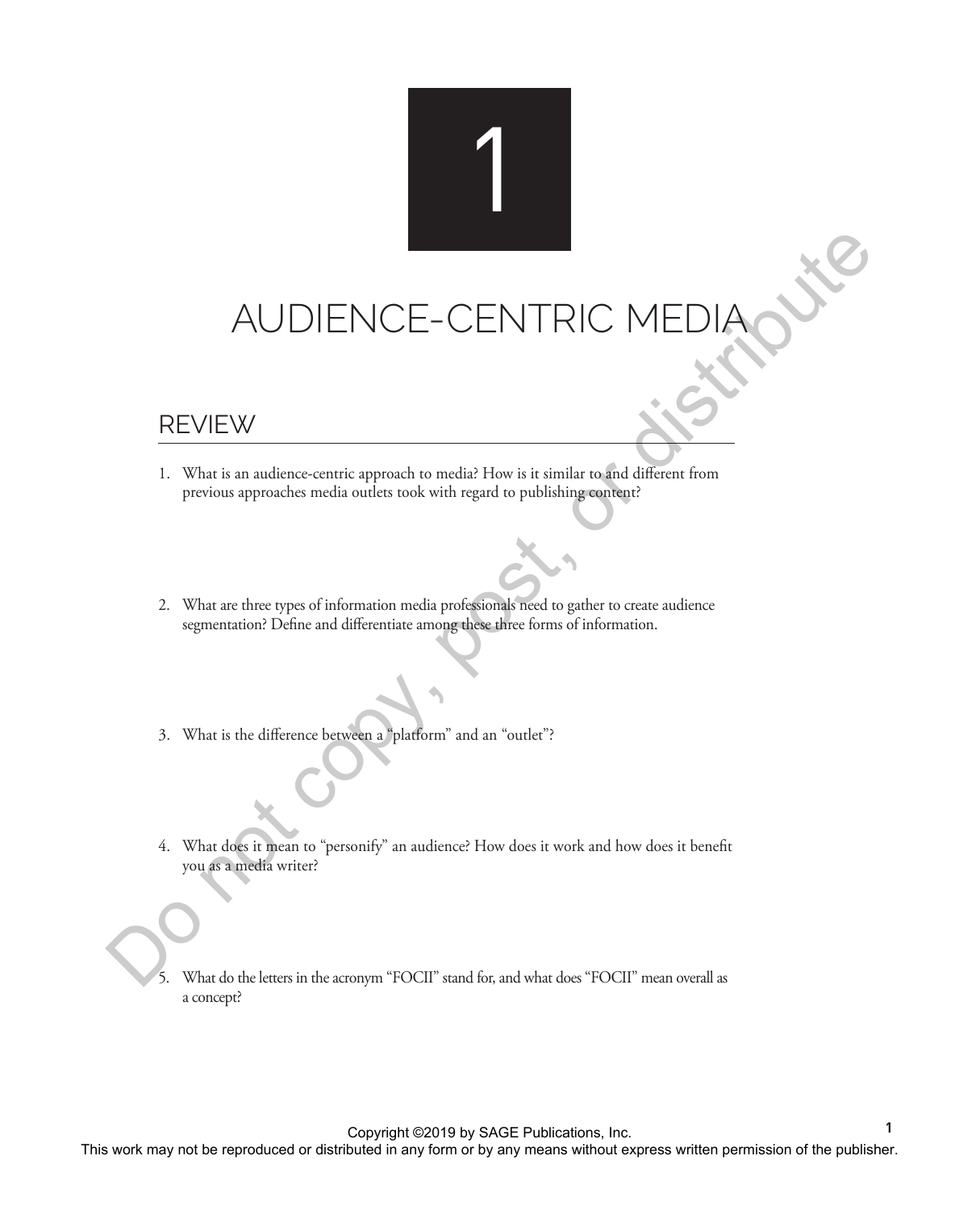## **2** Exercises in Media Writing

6. What are the two key questions the book tells you to ask of yourself to ensure you are approaching your work in an audience-centric way?

## WRITING EXERCISES

- 1. Choose a media outlet you rely on for information and select five pieces of content (stories, blog posts, etc.) that appeal to you. Then, apply the FOCII elements to them. Which interest elements are most prevalent? Which ones are missing or rarely used? Write a short essay that outlines what made these pieces appeal to you and the degree to which the interest elements played a role in your selections. Also, outline what makes these pieces similar and what makes them different in terms of what they tell you and why you care about them. WRITING EXERCISES<br>
1. Choose a week and reproduced or or distributed in any form of the applies to the copy and the publisher and the publisher and the publisher. With the between the repression of the publisher and the p
	- 2. Read each of the following sentences below and then explain which interest elements most directly apply to it and why:
		- President Donald Trump signed an agreement with Russia that will leave both countries with no nuclear weapons by 2040.
		- The Board of Trustees at your school announced last week that it will increase tuition by 10 percent next year, despite your school president's specific request to cut tuition costs.
		- Officials at your university have announced that a rare form of bacterial meningitis has struck four students in the largest residence hall on your campus.
		- The governor of your state has just been impeached because of an arcane provision in the state's constitution that requires all politicians to weigh less than 300 pounds.

Select one source of information you found to be dominating your media diet and examine it for the three things the book says that journalists "owe" their audience: accuracy, value and fairness/objectivity. How well do you think this source does in meeting those standards? In what areas does the source excel, and where could it do a better job for its readers or viewers?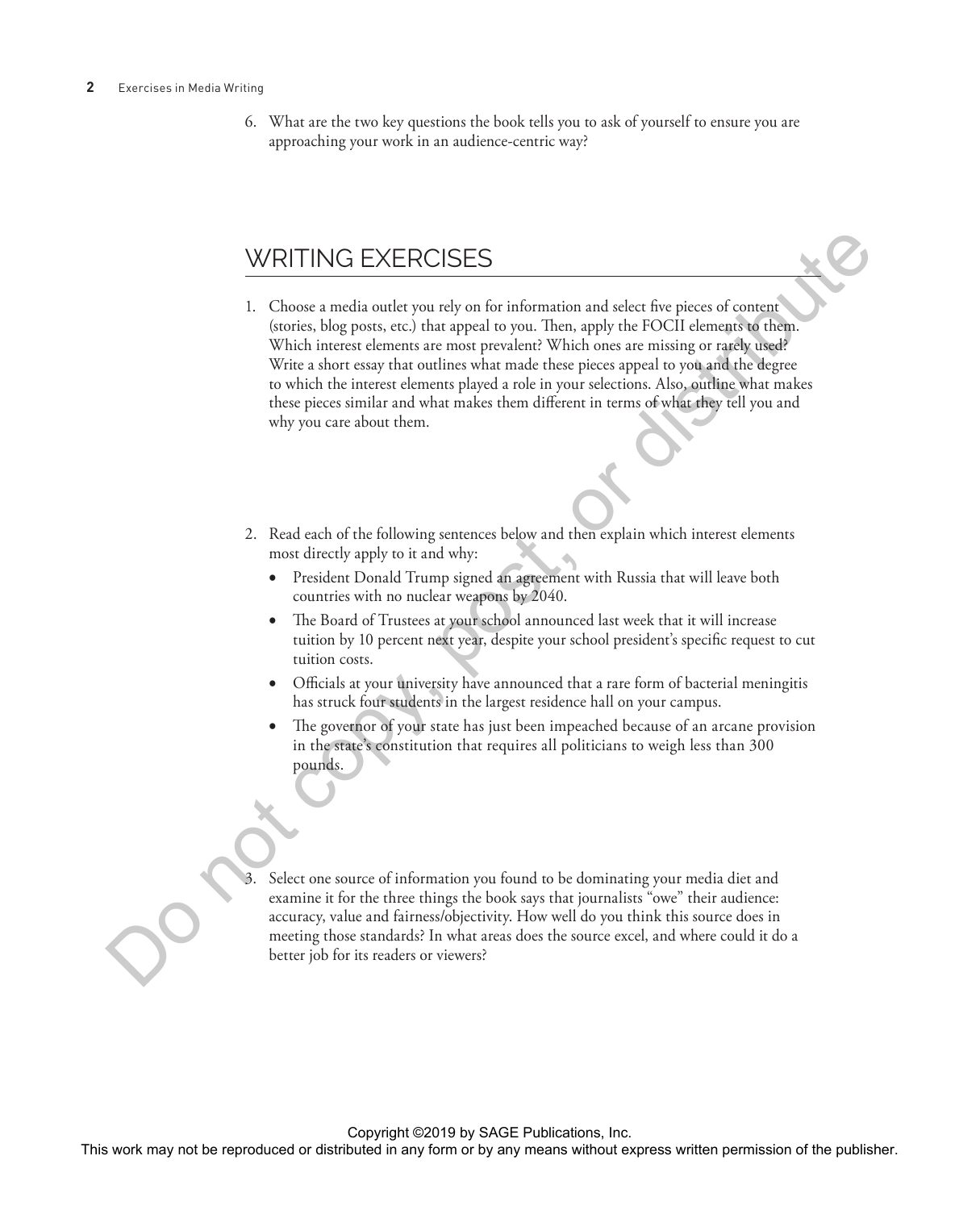- 4. Pick a publication that has the potential to see an audience change over time, such as a teen magazine or a parenting publication. Find one of the oldest issues of that publication easily available to you, either online or in your library's archives, as well as the most recent issue. Examine the publication for things that remain constant over time, in terms of content, images, themes and so forth. Also, assess what things have changed over the time span the two issues cover. Write a short analytical essay that explains the similarities and differences as well as why you think the publication has remained the same and yet changed over time.
- 5. Find a press release on a topic associated with your school. It can be about anything, from a budget crisis to an upcoming event. Now, find a news report on that same topic. It can be from the student newspaper, a city newspaper, a local blog, a television report or any other "news-centric" media outlet. In a short essay, outline the key elements featured in the release and the news report. Then compare and contrast the two pieces in terms of the interest elements they feature and the key needs listed in the chapter. Finally, explain which piece was more valuable to you as a reader and why. explain to a statistics and differences are well as why you think the publication has commined also small and any comparison or by any method. It can be descributed in any method in any first permission of the publisher in
	- 6. Review a week's worth of content from a local media outlet (newspaper, website, TV station, etc.), and keep track of the topics they cover and which kinds of news get the most attention. Review your notes and write a short paper that explains your findings and whether you think the coverage reflects the interests of the audience of the media outlet.